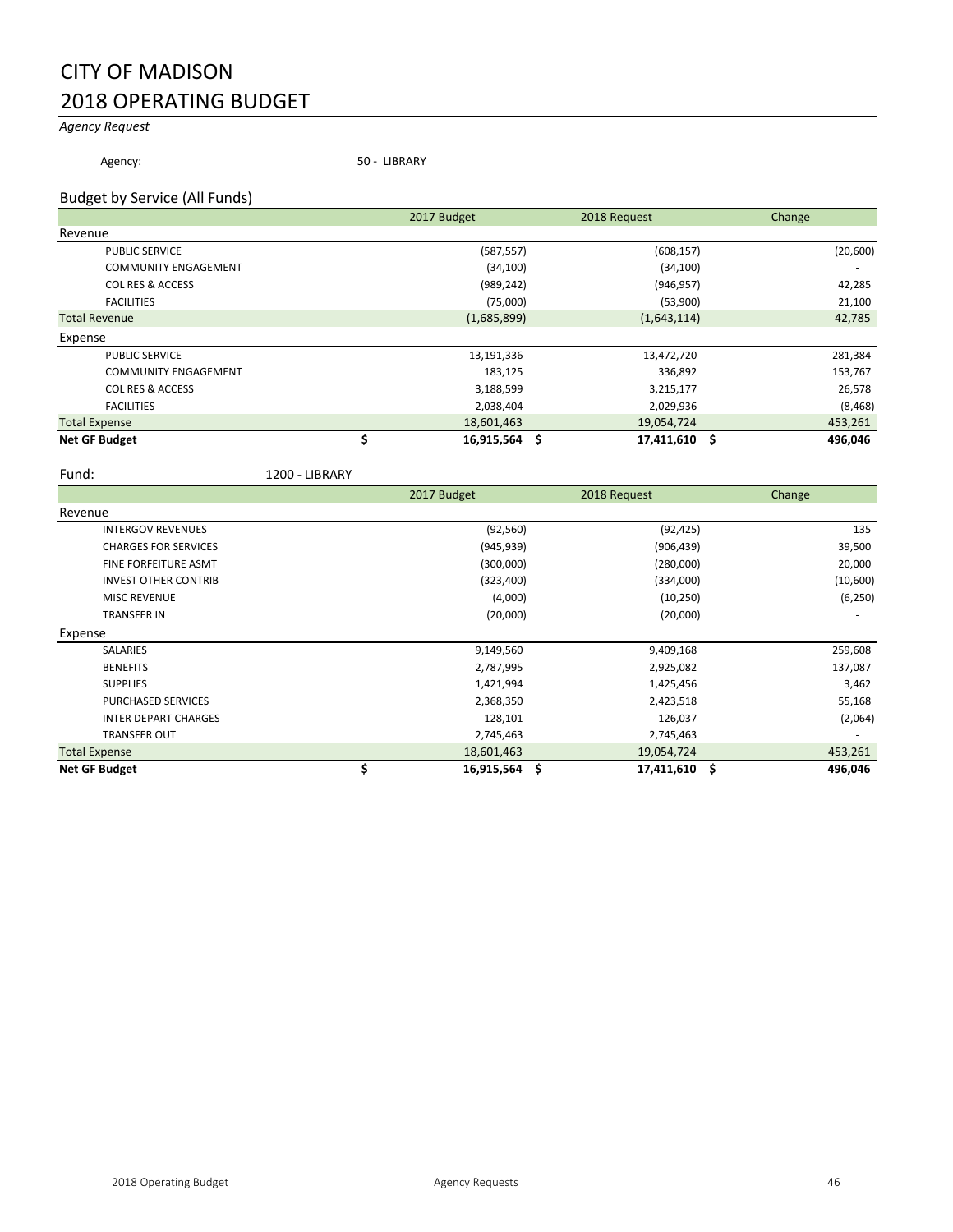# CITY OF MADISON 2018 OPERATING BUDGET

## *Agency Request*

Agency: 50 - LIBRARY

| Position Summary by FTE          |             |              |        |
|----------------------------------|-------------|--------------|--------|
|                                  | 2017 Budget | 2018 Request | Change |
| <b>CUSTODIAL WORKER 2</b>        | 3.00        | 3.00         |        |
| <b>CUSTODIAL WORKER 3</b>        | 1.00        | 1.00         |        |
| <b>FACILITY MAINT WKR - CG15</b> | 1.00        | 1.00         |        |
| <b>LIB MAINT COORD</b>           | 1.00        | 1.00         |        |
| MAINT MECH 1 - CG15              | 1.00        | 1.00         |        |
| MAINT MECH 2 - CG15              | 1.00        | 1.00         |        |
| PROGRAM ASST 1 - CG17            | 1.00        | 1.00         |        |
| <b>ACCOUNTANT 2</b>              | 1.00        | 1.00         |        |
| LIB BUS OPER MGR                 | 1.00        | 1.00         |        |
| LIB MEDIA COORD                  | 1.00        | 1.00         |        |
| LIBRARIAN 3 - CG18               | 6.00        | 6.00         |        |
| <b>LIBRARIAN SUPV</b>            | 3.00        | 3.00         |        |
| MKTG/COMMUN SPEC                 | 1.00        | 1.00         |        |
| <b>PLANNER 2</b>                 | 1.00        | 1.00         |        |
| <b>LIB FAC MGR</b>               | 1.00        | 1.00         |        |
| LIB ASSOC DIR                    | 1.00        | 1.00         |        |
| <b>LIB PROG SUPV</b>             | 2.00        | 2.00         |        |
| <b>LIBRARY DIRECTOR</b>          | 1.00        | 1.00         |        |
| ACCTG TECH 1                     | 1.00        | 1.00         |        |
| ADMIN CLK 1 - CG32               | 4.00        | 4.00         |        |
| ADMIN CLK 2 - CG32               | 2.00        | 2.00         |        |
| CLERK <sub>2</sub>               | 4.00        | 4.00         |        |
| CLERK-TYP 2 - CG32               | 9.00        | 9.00         |        |
| LIB COMP TECH                    | 1.00        | 1.00         |        |
| <b>LIBRARY ASST 1</b>            | 24.00       | 24.00        |        |
| <b>LIBRARY PRESS OPR</b>         | 1.00        | 1.00         |        |
| PROG ASST 1                      | 4.00        | 4.00         |        |
| ADMIN CLK 1 - PT - CG32          | 0.70        | 0.70         |        |
| CLERK 2 - PT                     | 3.15        | 3.15         |        |
| CLERK-TYP 2 - PT                 | 5.20        | 5.20         |        |
| LIBRARY ASST 1 - PT              | 12.10       | 12.10        |        |
| LIB COMPT SPEC 2                 | 2.00        | 2.00         |        |
| <b>LIBRARIAN 2</b>               | 28.00       | 28.00        |        |
| LIBRARIAN 3 - CG33               | 2.00        | 2.00         |        |
| LIBRARIAN 2 - PT                 | 6.10        | 6.10         |        |
| <b>TOTAL</b>                     | 137.25      | 137.25       |        |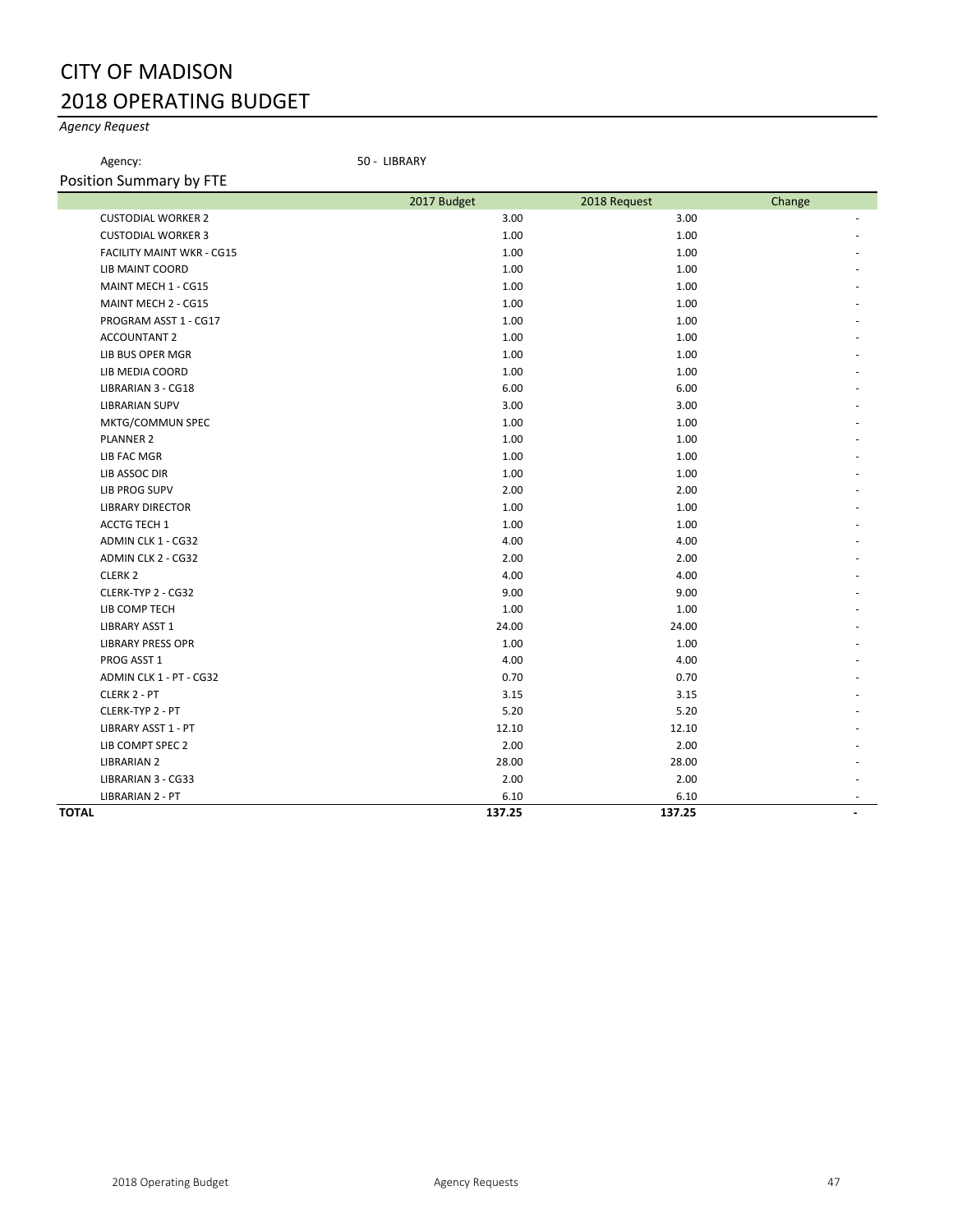2018 Operating Budget Transmittal Letter

Madison Public Library's Mission is to provide free and equitable access to cultural and educational experiences by celebrating ideas, promoting creativity, connecting people, and enriching lives. We do this through our four service areas: Collections, Resources, and Access; Community Engagement; Facilities; and Public Services.

Overarching goals for the Library include supporting literacy in all its forms, providing community engagement opportunities, and integrating equity initiatives across our service areas. Implementation of these goals will position MPL to maintain and expand services in order to retain current users, attract new users, and to reach vulnerable and underserved populations. The Library collaborates with a wide range of individuals within our community in addition to a variety of businesses, social services, civic organizations, MMSD, and City/County agencies to increase our programming and community connectivity capacity in support of these goals.

We have identified three major initiatives for 2018:

# **Literacy:**

- Work within the Northside Early Childhood Zone to develop early literacy consultation services and supports.
- Develop PlayLab concept for early literacy
- "Read Up" program expansion to 8 schools
- Collaborate with local organizations like DaneNet and 5Nines on improving digital access and digital literacy skills.

# **Community Engagement**:

- Work with our new Community Engagement Coordinator to identify populations not being well served by the library and develop new programs, services, and methods of delivery to address the needs of those communities.
- Use the Library Takeover model of engaging the community in determining library programs and apply it to Media Lab programming.

# **Equity**:

- Continue to revise hiring practices to be more effective in recruiting and retaining a diverse workforce.
- Use the library's strategic lens to embed equity practices into all library policies, programming, and decision making.

# **Service reduction necessary to balance budget (current gap of \$125,000)**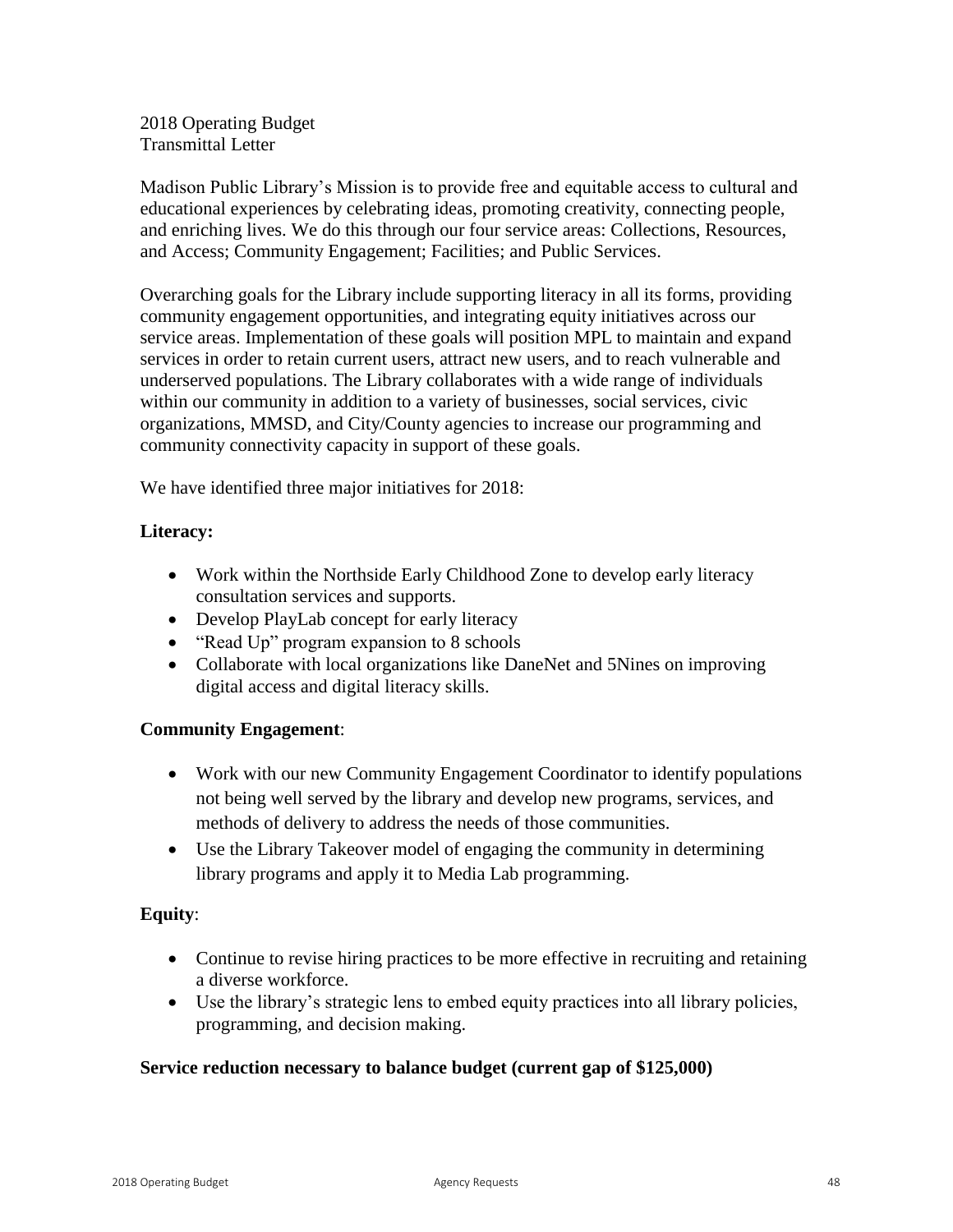- 1. Eliminate Sunday hours at Central, Pinney and Sequoya libraries
	- a.  $$66,000$  from Overtime Wages  $+ $59,000$  from Permanent Wages  $=$ \$125,000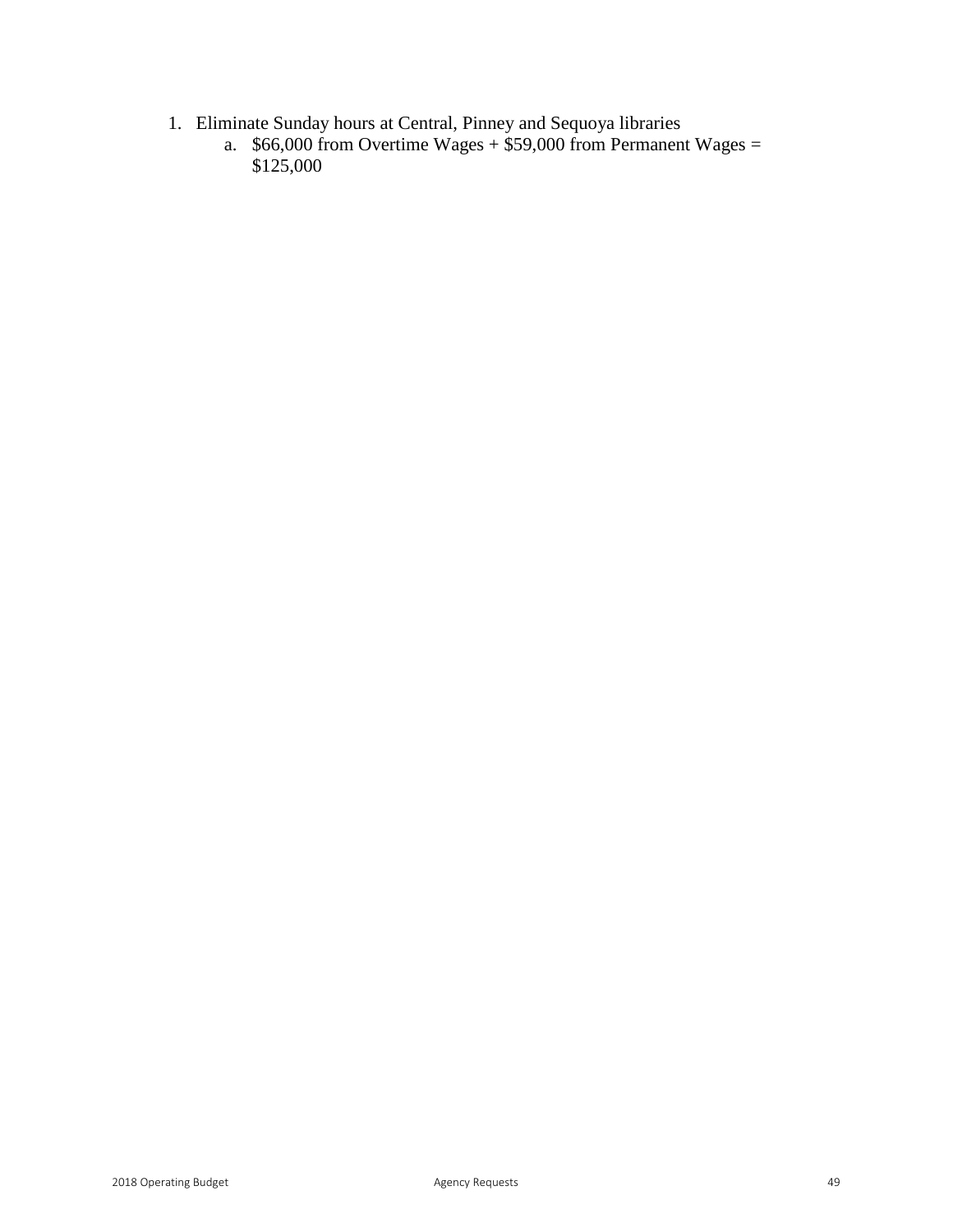#### **SERVICE IDENTIFYING INFORMATION**

SELECT YOUR AGENCY:

#### Library

SELECT YOUR AGENCY'S SERVICE:

Col Res and Access

SERVICE DESCRIPTION:

This service includes costs for the library materials collection in all formats. It also includes staffing and supply costs for the acquisition, cataloging, and processing of these materials. The Madison Public Library is the resource library and largest member of the South Central Library System. SCLS libraries share their collection resources through an integrated library system that provides access to the public through the LINKcat online library catalog. Costs associated with this system are also covered in this budget area.

#### **SERVICE GOALS**

What community need does the service address?

Maintaining a current and wellcurated collection offers customers the opportunity to explore a wide variety of topics and find informational and entertaining materials. Free access to information is fundamental for a well informed and engaged community. Focusing on non-English language materials better serves our neighborhood libraries and a diverse community.

Who are the recipients of the service?

Madisonians and library patrons from the other 47 communities in the South Central Library System who share their resources via our library catalog.

What outcomes will be produced at the proposed funding level?

1) Provide an equitable collection of materials in a variety of formats that meets the cultural, educational, and recreational needs of our patrons.

2) Study neighborhood demographics and library proximity to Dual Language Immersion (DLI) schools to better focus and grow collections of nonEnglish language materials.

What strategies are planned for 2018 to advance the stated outcomes?

1) Marketing of the collection to nontraditional library users

2) Providing collection support to community engagement programs

3) Strategic use of collection analysis reports and tools to ensure that we are providing an equitable delivery of resources to the community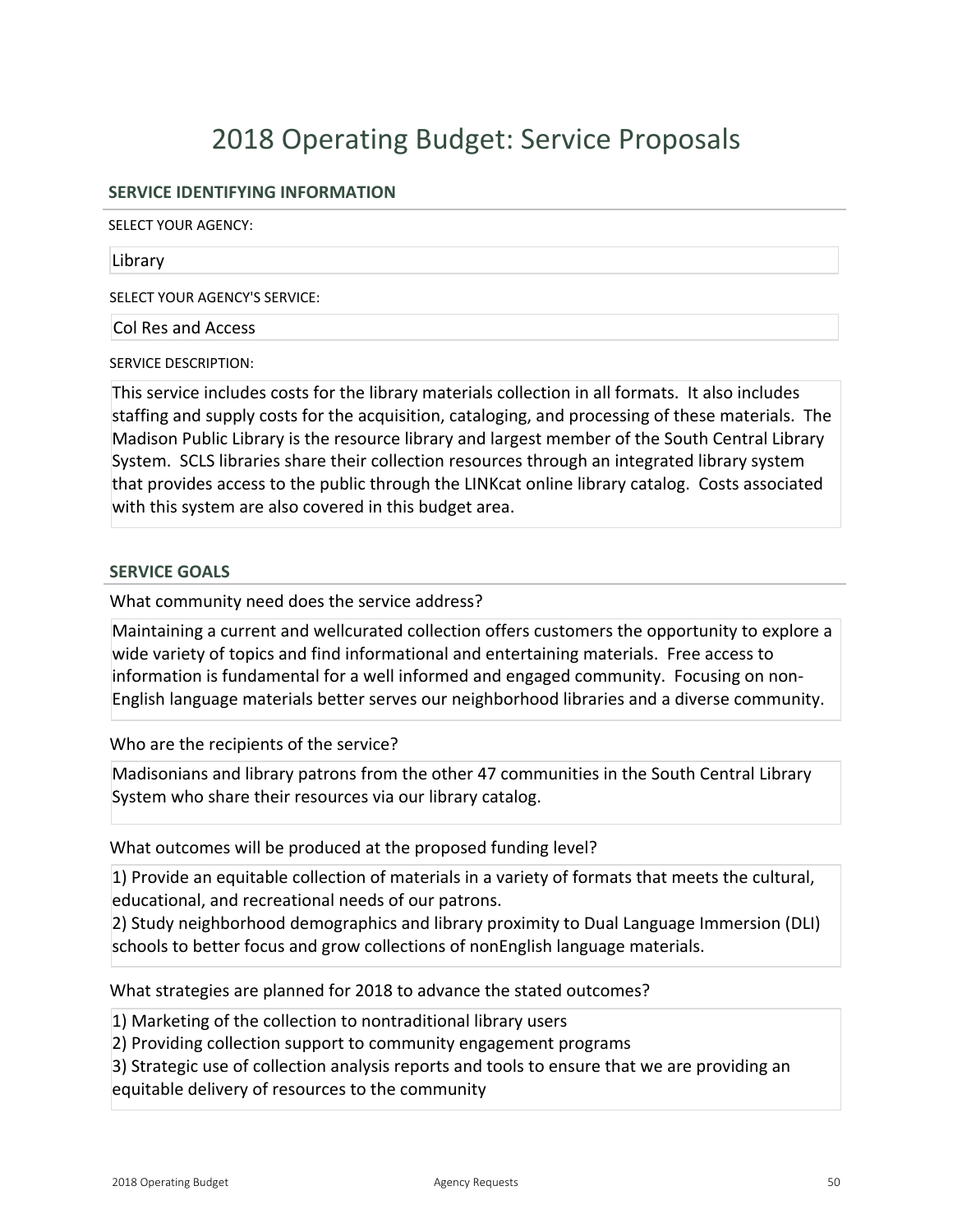### **SERVICE IDENTIFYING INFORMATION**

SELECT YOUR AGENCY:

#### Library

SELECT YOUR AGENCY'S SERVICE:

Community Engagement

SERVICE DESCRIPTION:

This service involves activities from program providers and performers associated with community engagement activities and collaborative projects for all ages. Examples include workshops on such topics as self-publishing, clothing design, independent film making, as well as collaborations with other organizations such as the Art + Literature Laboratory, the UW Madison Center for the Humanities, and other Dane County public libraries. It also includes supplies to support these efforts.

#### **SERVICE GOALS**

What community need does the service address?

MPL's community engagement activities offer educational and creative opportunities to address community needs using an equity lens.

Who are the recipients of the service?

Everyone! Library patrons from Madison and surrounding communities. In addition, we have focused on vulnerable and underserved populations to focus on equitable delivery of services.

What outcomes will be produced at the proposed funding level?

1) Develop a strategic approach to expand the number and diversity of partnerships/collaborations with other agencies and organizations.

2) Support early literacy efforts.

3) Offer innovative, hands on programming on a variety of topics.

What strategies are planned for 2018 to advance the stated outcomes?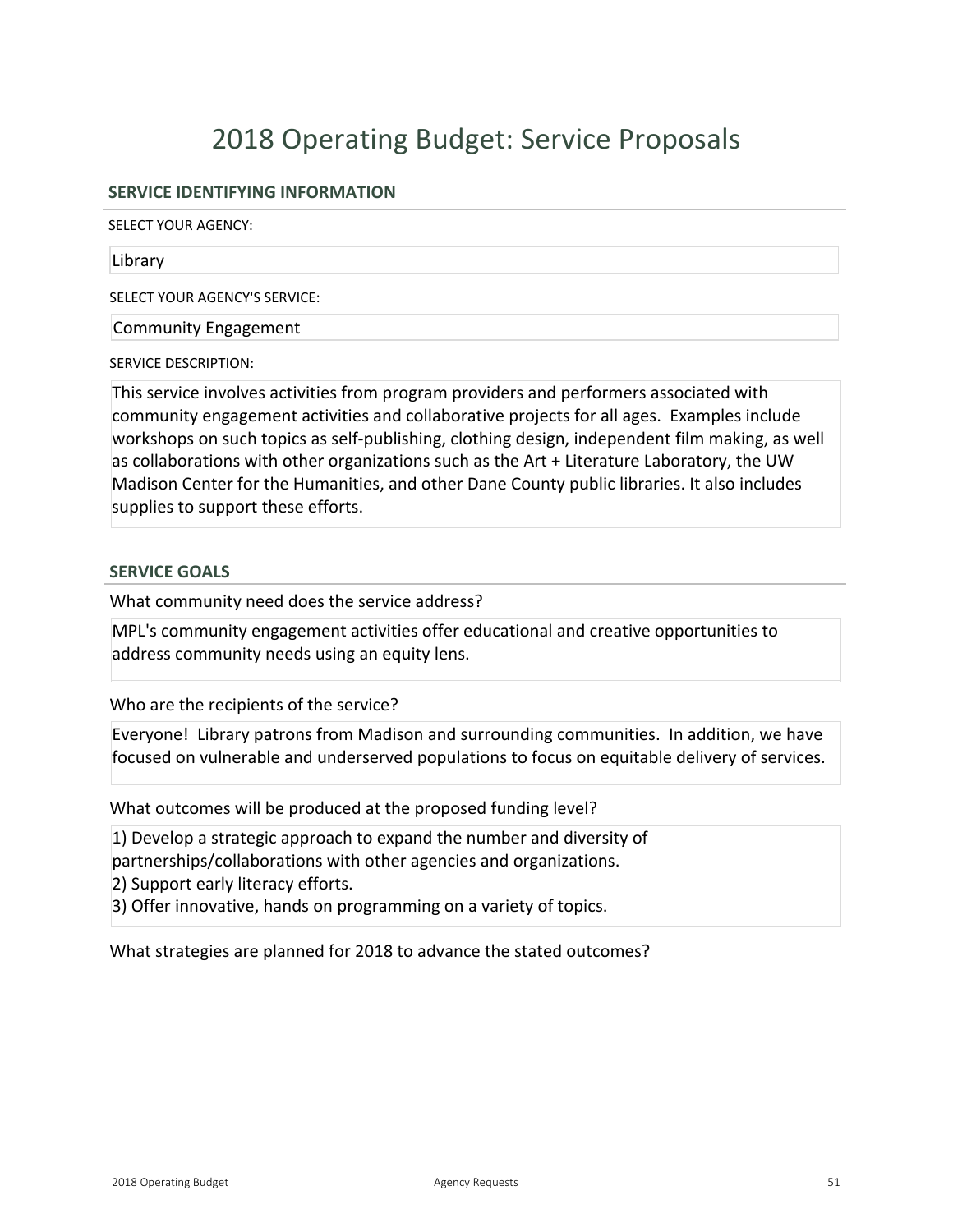1)Work with the Northside Early Childhood Zone to provide early literacy consultation services and supports.

2) Expansion from 6 schools to 8 schools in our "Read Up" summer reading program which has demonstrated a high percentage of success in preventing "summer slide" by maintaining or improving the reading ability of students in the program.

3) Use the Library Takeover model of engaging the community in determining library programs and apply it to Media Lab programming.

4) Work with our new Community Engagement Coordinator to identify populations not being well served by the library and develop new programs, services, and methods of service delivery to address the needs of those communities.

5) Expand teen programs such as Making Justice, Hip Hop Architecture and other Bubbler initiatives.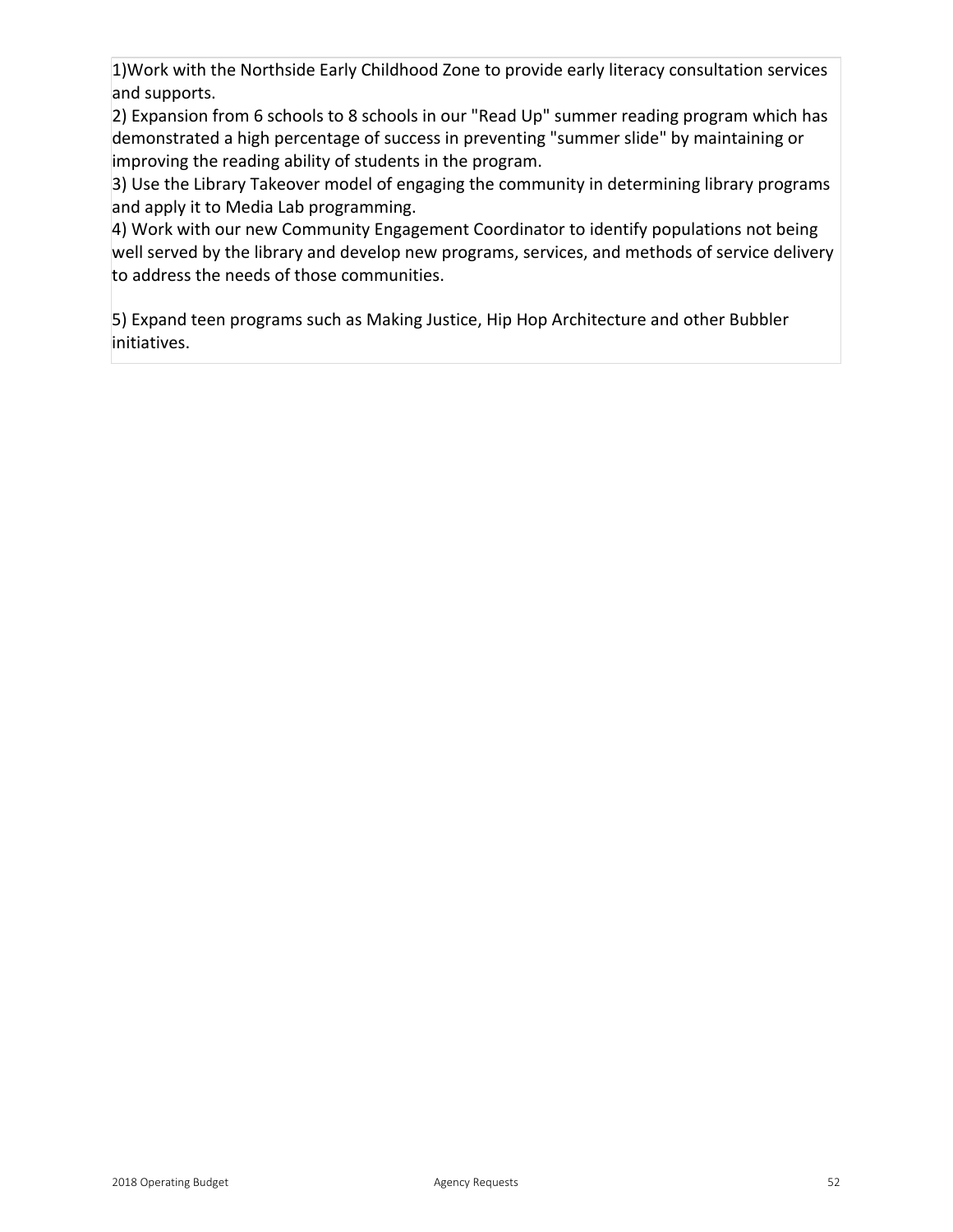### **SERVICE IDENTIFYING INFORMATION**

SELECT YOUR AGENCY:

#### Library

SELECT YOUR AGENCY'S SERVICE:

#### Facilities

SERVICE DESCRIPTION:

This service covers all activities and services associated with the operation of MPL's nine public libraries and the Badger Road facility including rent, utilities, maintenance, custodial tasks, and supplies, as well as internal labor service from Maintenance Services staff. This area focuses on providing a safe, pleasant, and welcoming environment at the Central and neighborhood libraries.

#### **SERVICE GOALS**

What community need does the service address?

Well maintained and aesthetical physical building infrastructure and facilities are key assets that support the Madison Public Library to deliver all operational and programming service delivery to the community. Facilities are expected by the community to be safe, clean, welcoming and represent the face of direct community contact, the agency and the City.

Who are the recipients of the service?

Current and future visitors to Madison's public libraries. Libraries received 2.1 million visits in 2016.

What outcomes will be produced at the proposed funding level?

1) Implement Year 1 of the Capital Improvement Program of over \$4M including:

a. The ongoing library major repairs/replacement program

b. Commence the Northeast Library Branch project

c. Commence construction of the relocated Pinney Library

2) Continually initiate and/or leverage green initiatives to operate facilities at higher efficiencies and lower costs.

3) Continually leverage procurement opportunities for facility services and supplies to provide best value for money to the agency for all facility related operational expenditure and activities.

3) Provide a cost effective and efficient level of service including maintenance, custodial and health and safety to facility users which provides an experience that is welcoming and positive.

What strategies are planned for 2018 to advance the stated outcomes?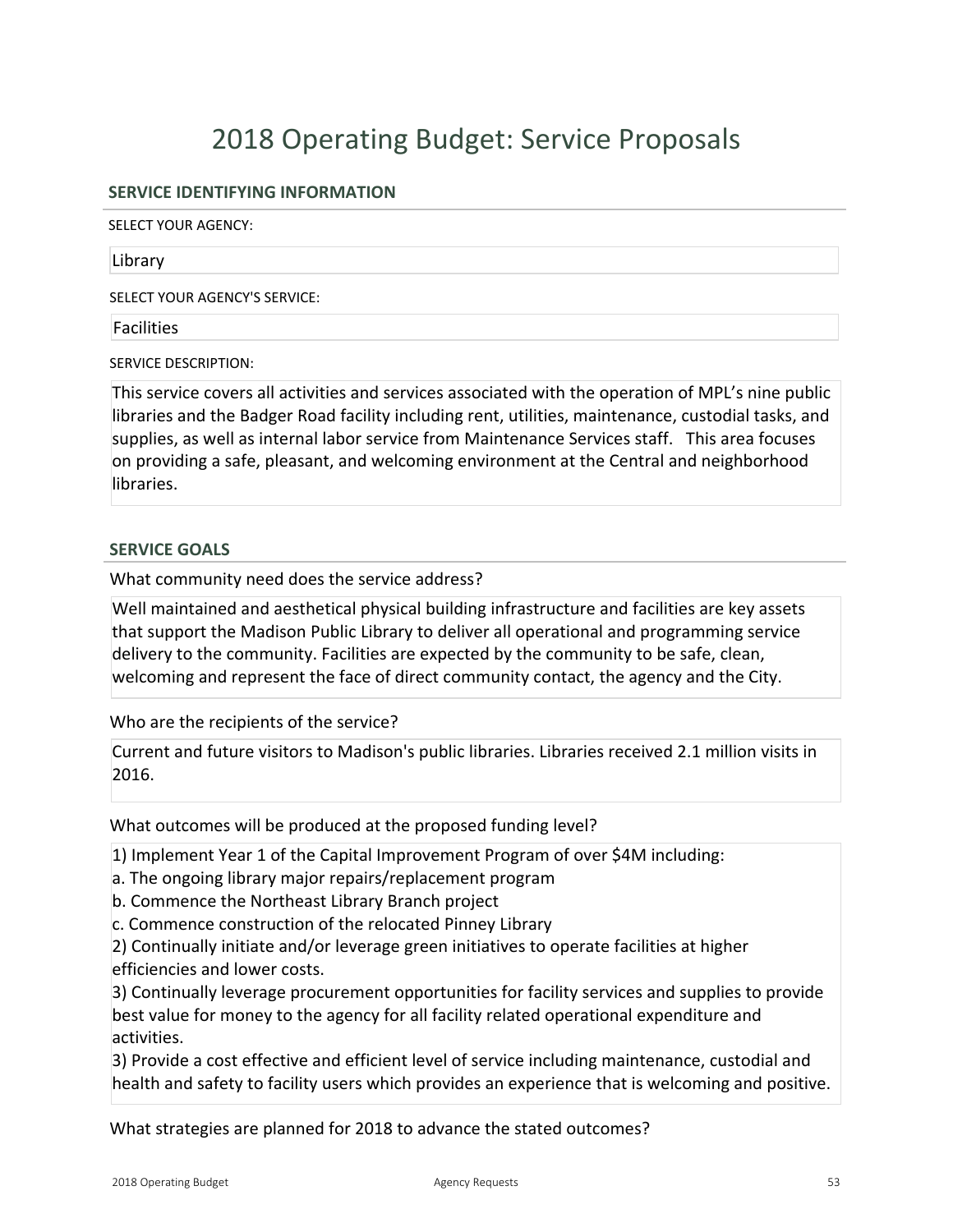1) To meet our equity goals, seek opportunities to increase space for technology literacy and access, accommodate a larger and more comprehensive materials collection, and maximize expansive community space to be achieved either through existing library major capital improvements or new capital projects to support the expansion of the Madison Public Library's outreach and program service delivery.

2) Build inter-agency networks to leverage value for money procurement processes to secure facility operational services and supplies.

3) Investigate evolving green initiatives and new technology to improve facility operational efficiencies and reduce costs.

4) Maintain and improve contract and internal services for facility maintenance programs and custodial.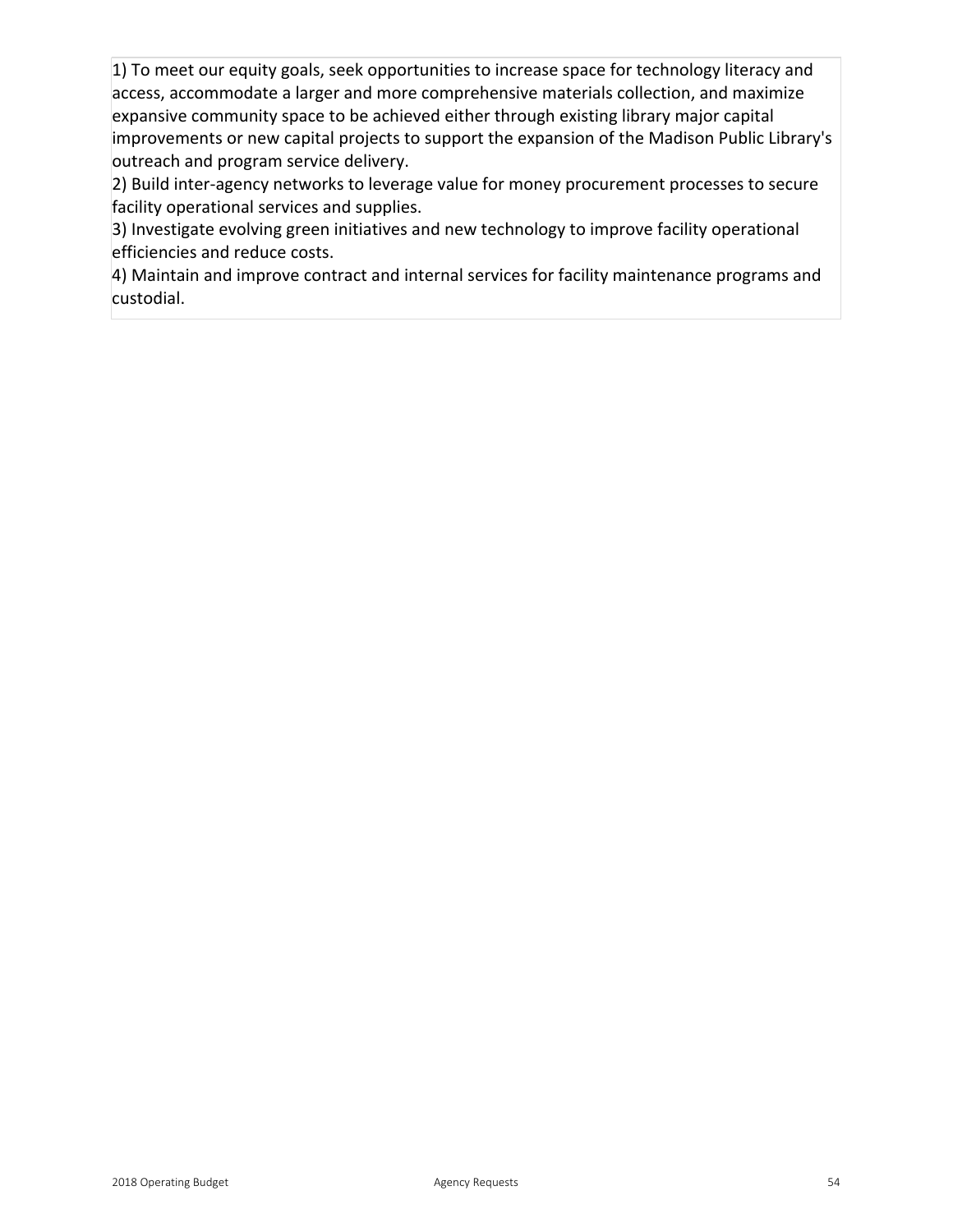### **SERVICE IDENTIFYING INFORMATION**

SELECT YOUR AGENCY:

#### Library

SELECT YOUR AGENCY'S SERVICE:

#### Public Service

SERVICE DESCRIPTION:

This service encompasses the delivery of services to the Library's patrons and members of the community both in and outside of our facilities. Public Services focuses on direct provision of services such as reference and research assistance, reader's advisory, literacy support, programming, technology training, collection management, and participatory learning and creation. We are committed to providing personalized, individualized library services to meet our patrons' needs. This service area includes activities and programs relating to all public services staff (adult, teen, youth, preschool, programming, and administration).

#### **SERVICE GOALS**

What community need does the service address?

The community need that this service will address will be the creation of the opportunity to customize a response to their individual needs through the guidance of MPL staff and our collaborators. The increased exposure to literacy will enhance their abilities to become more engaged in their communities and their abilities to utilize city services in more impactful ways

Who are the recipients of the service?

The intent of Public Service is to equitably deliver services and resources to everyone who uses our libraries or would benefit from our services in their community. We continue to build capacity to expand on this delivery of services by partnering and collaborating with other agencies.

What outcomes will be produced at the proposed funding level?

1) Expand programs and support for literacy activities, especially in the areas of early literacy, wellness and technology, including the development of metrics to evaluate the effectiveness of our programming.

2) Develop a strategy to organize and assess our many collaborative relationships with outside partners and agencies.

3) Continue to implement racial equity and social justice in all aspects of the organization with the application of our strategic lens.

What strategies are planned for 2018 to advance the stated outcomes?